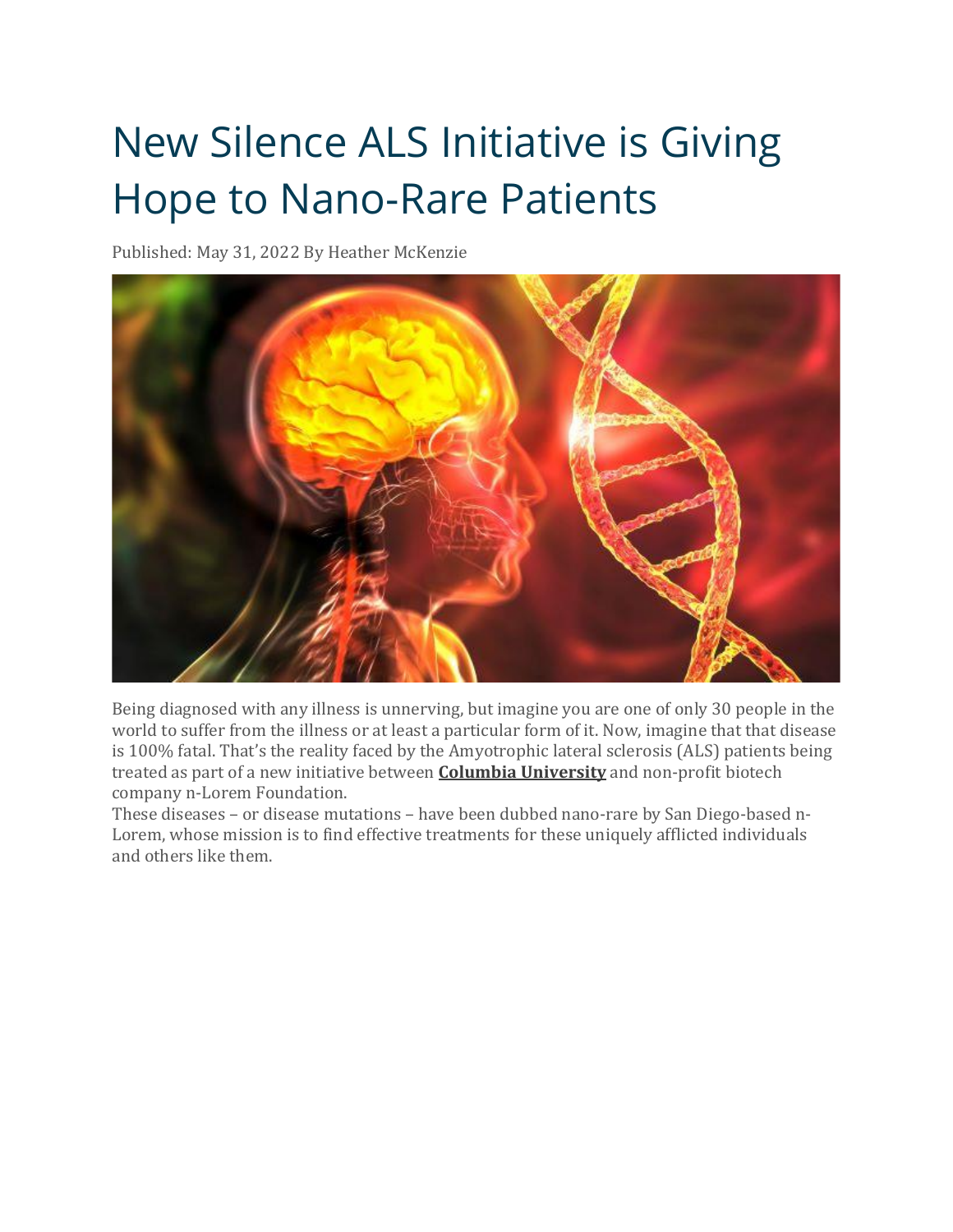"There are few commercial incentives for pharmaceutical or biotech organizations to pursue the discovery and development of individualized treatments," n-Lorem Chief Development Officer Sarah Glass, Ph.D. told BioSpace. "The 2021 FDA guidance documents for individualized antisense oligonucleotides have enabled this non-commercial route for n-Lorem's non-profit model, which is driven entirely by the desire to help patients by embedding the same level of quality that is required for standard commercial drugs."

In recent years, researchers have come to the consensus that ALS is a heterogeneous disease. This is evidenced by patient subsets that have responded favorably to drugs like Radicava,



which was approved in 2017 and BrainStorm Cell Therapeutics' **[NurOwn](https://www.biospace.com/article/nurown-a-study-in-the-complexity-of-als-trials-/)**, which is still fighting an uphill battle for approval.

Glass said that providing a blanket definition of ALS "almost does [patients] a disservice given the many unique individuals within this patient group. Individuals with ALS that carry a nanorare mutation are often one of only a few - or perhaps the only one - that are known to have this mutation worldwide."

**Lisa [Stockman](https://www.biospace.com/article/als-patients-fight-for-the-right-to-try-and-patient-centric-trial-design-/?keywords=tofersen) Mauriello** faced a similar situation. Suffering from a particularly lethal A5V mutation within SOD1-ALS, Stockman Mauriello captured the nation's attention and reinvigorated the ALS community in its fight for expanded access to investigational therapies. Stockman Mauriello was fighting for access to the experimental therapy tofersen, which was being developed by Biogen and Ionis Pharmaceuticals. Tofersen is an antisense oligonucleotide (ASO) that targets a mutation in the superoxide dismutase 1 (SOD1) gene believed to be responsible for the genetic driver in SOD1-ALS, the second most common form of inherited, or familial ALS. This category is rare itself, accounting for just 2% of all ALS cases. Ultimately, tofersen **[failed](https://www.biospace.com/article/biogen-s-als-drug-misses-the-mark-but-company-presents-positive-spin/)** to achieve its endpoint in Phase III, and although Stockman Mauriello eventually did receive access to the drug, she succumbed to her disease in August 2021. The n-Lorem-Columbia project, *Silence ALS*, is funded by medical nonprofit Target ALS and focuses on developing personalized experimental ASO medicines for nano-rare ALS patients. Currently, eight patients have been accepted into the program. These patients are afflicted with nano-rare mutations in either TDP-43 or CHCHD10.

In the first case, the **[TDP-43](https://www.biospace.com/article/mechanistic-discovery-could-lead-to-new-treatment-target-in-als-dementia-/) protein** is incorrectly ejected from the cell's nucleus, preventing it from performing essential functions such as ensuring that mRNA is produced correctly, which can produce chaotic effects in affected nerve cells. Mutations in the **[CHCHD10](https://als.ca/blogs/als-canada-research-update-june-2021/#:~:text=In%202014%2C%20mutations%20in%20the%20CHCHD10%20gene%20were,cells%20that%20provide%20the%20energy%20needed%20to%20survive.) gene** were identified as a genetic cause of ALS in 2014. While the process is not yet well understood, some studies suggest the mutations lead to impaired functioning of mitochondria, the cellular structures that provide the energy necessary for survival. Then, there are separate mutations within both.

"These are genes that are well known in the ALS community. They are very well characterized and have been extensively studied by the research community. Unique mutations may occur in any gene and n-Lorem is learning more and more about the types of mutations and genes that ASOs can target," Glass said. "The Silence ALS partnership will enable iterative learning to help the broader population over time."

She explained how ASOs can address these mutations.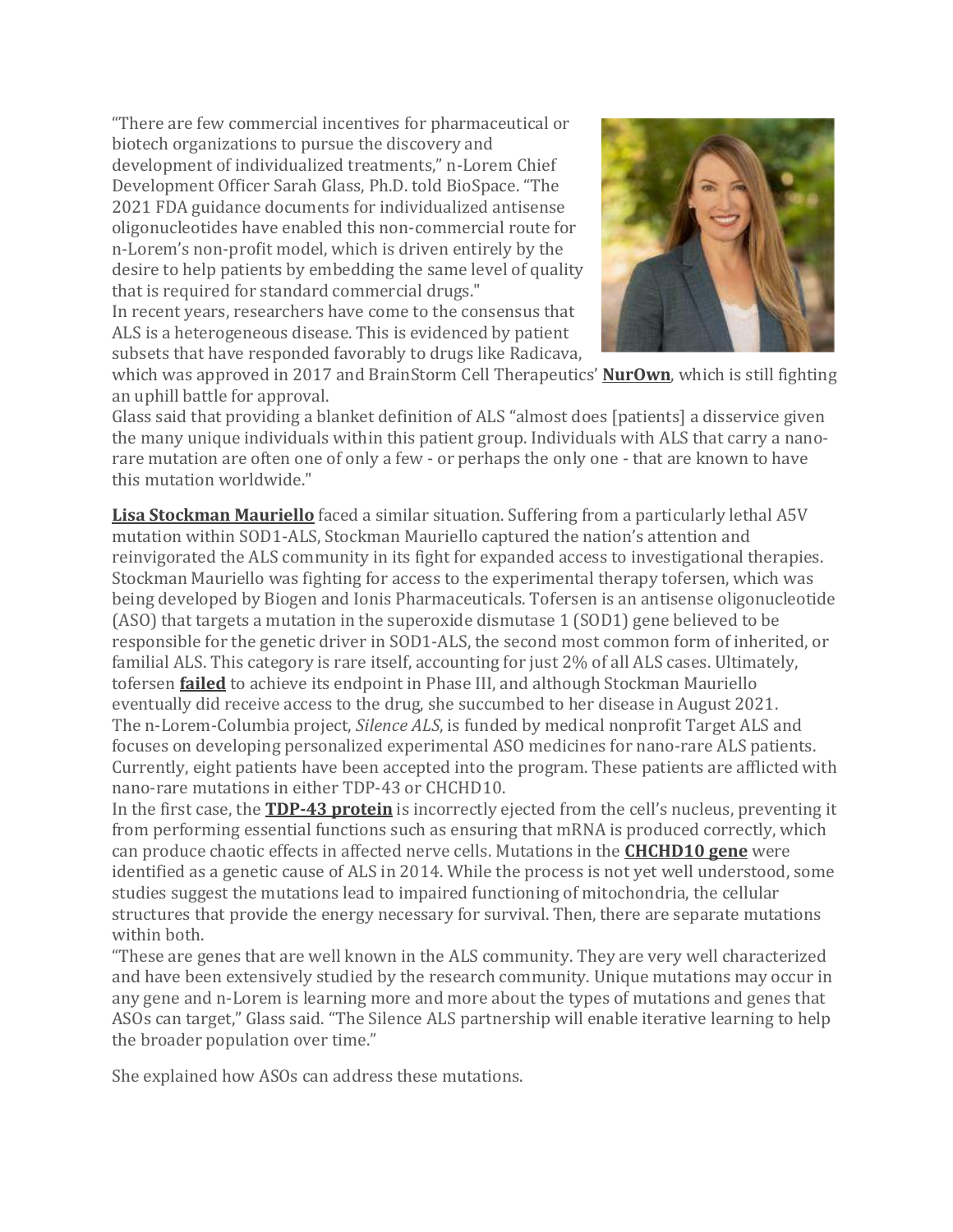"These are short segments of single-stranded genetic material that bind in a sequence-specific manner to RNA to alter the behavior and performance of that target RNA. ASOs can target a specific mutation as well as different variants that uniquely differentiate that patient from others." Glass added that for some patients, it may be necessary to differentiate the diseasecausing allele from the normal allele.

ALS is a progressive, neurodegenerative disease. From the time of diagnosis, a patient can expect to live between 2-5 years. During that time, they will become increasingly paralyzed, losing the ability to walk, talk, eat, swallow and finally, breathe. Glass shared that this is a big part of the reason n-Lorem teamed up with Neil Shneider at Columbia on this initiative.

"The clock is ticking. One of the biggest goals of the partnership is really to introduce efficiencies such as proactive sequencing, acquiring patient cells and other elements that are required to be able to accelerate our ability to develop an individualized therapy," she said.

One of these efficiencies is ensuring that patients are characterized at an early stage in their disease prognosis. Then, the ultimate end goal would be to "eventually get to the place where we can try to preempt, almost pre-symptomatically be able to develop these ASOs when the natural history of a particular mutation is known."

Glass shared that there are "thousands and thousands" of nano-rare diseases and patients with nano-rare mutations. Besides ALS, n-Lorem is primarily focused on helping patients with other neurodegenerative diseases as well as those with severe neurodevelopmental, ophthalmologic and kidney diseases. The foundation's neurological concentration owes to it being where patients are mostly diagnosed from a genetics perspective, she explained.

"Genetic testing and genome sequencing has become much more common in the rare neurological disease space and many neurologists are becoming increasingly aware of the potential of individualized therapies. This is reflected in the fact that many patients for whom n-Lorem is discovering an ASO are affected primarily by neurological manifestations." Glass said. She clarified that n-Lorem is also already developing ASOs for patients with diseases in other organ systems as well and will continue to expand the breadth of the patients it can help.

It's been understood for a while now that personalized medicine is the way of the therapeutic future, and initiatives like this one reflect that sentiment.

"As genetic sequencing becomes more common, it has become apparent that more and more pathogenic mutations are nano-rare and will require individualized treatments that are out of scope for commercial organizations," she said.

Glass suggested that partnering is key to leveraging platform approaches and collective abilities to find commonalities [and therefore therapeutic efficiencies] across some of these nano-rare diseases. "How can we learn and try to think across different genes, different mutations that have a number of similarities and commonalities?" This could ultimately lead to the nano-rare becoming a little less rare.

Glass, who did her Ph.D. in a rare form of cancer, shared that she has always had a passion for genetics and rare diseases. Then in 2020, her own son was diagnosed with a rare disease. Being immersed in drug discovery and development and now having a child with an "N-of-1"